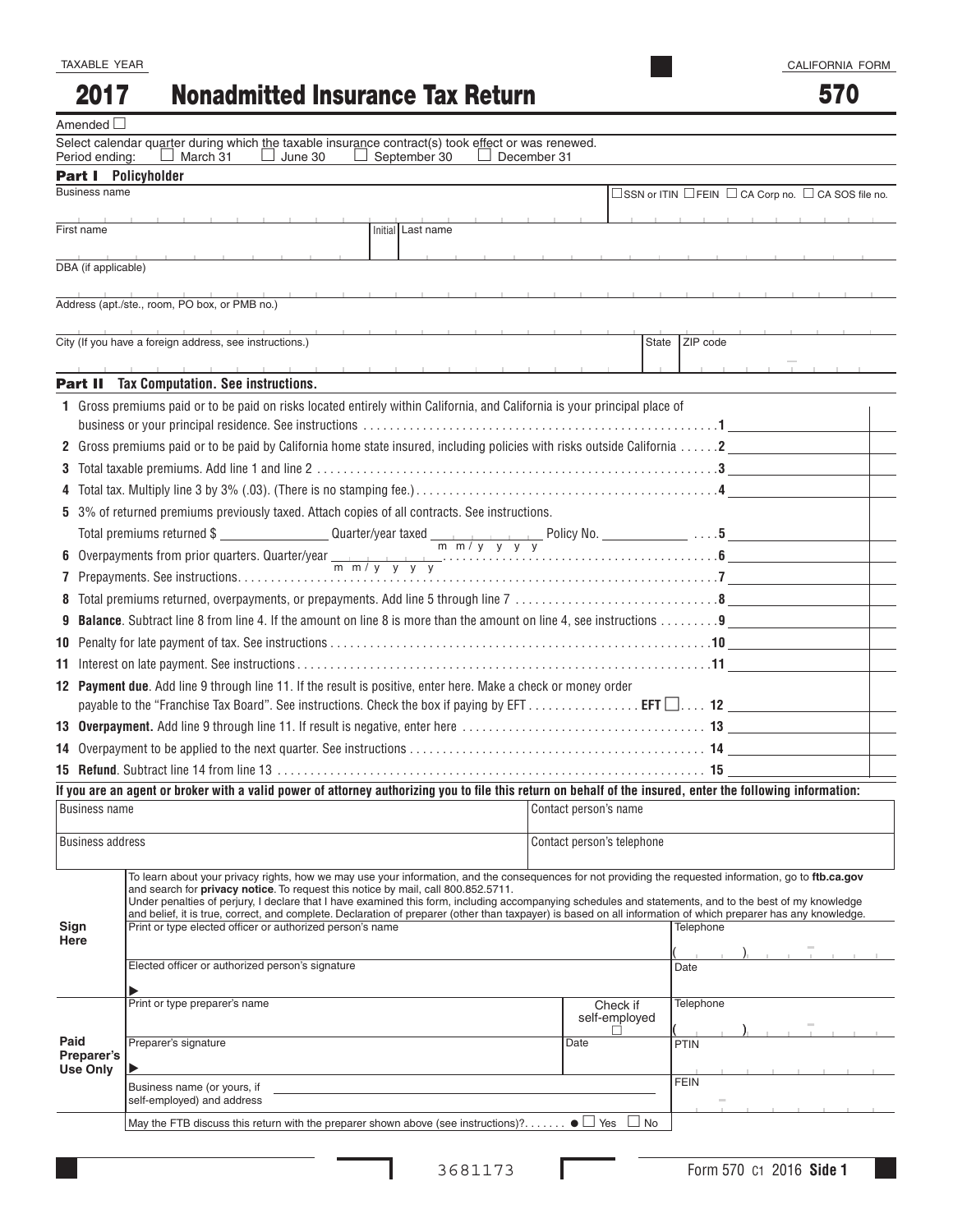

Part III **Insurance Contracts –** If you have more than 23 policies to report, enter the additional policies on another Side 2 of Form 570. Total each Side 2 on the bottom separately. **Do not** create a schedule to report additional policies. We only accept and process official versions of Side 2 of Form 570.

|                    |                                                        |                                 |                          | <b>PRINT CLEARLY</b> |
|--------------------|--------------------------------------------------------|---------------------------------|--------------------------|----------------------|
| a<br>Policy Number | <b>b</b><br>Name of Each Nonadmitted Insurance Company | C<br>Type of Insurance Coverage | $d$<br>Location of Risks | e<br>Total Premium   |
|                    |                                                        |                                 |                          |                      |
|                    |                                                        |                                 |                          |                      |
|                    |                                                        |                                 |                          |                      |
|                    |                                                        |                                 |                          |                      |
|                    |                                                        |                                 |                          |                      |
|                    |                                                        |                                 |                          |                      |
|                    |                                                        |                                 |                          |                      |
|                    |                                                        |                                 |                          |                      |
|                    |                                                        |                                 |                          |                      |
|                    |                                                        |                                 |                          |                      |
|                    |                                                        |                                 |                          |                      |
|                    |                                                        |                                 |                          |                      |
|                    |                                                        |                                 |                          |                      |
|                    |                                                        |                                 |                          |                      |
|                    |                                                        |                                 |                          |                      |
|                    |                                                        |                                 |                          |                      |
|                    |                                                        |                                 |                          |                      |
|                    |                                                        |                                 |                          |                      |
|                    |                                                        |                                 |                          |                      |
|                    |                                                        |                                 |                          |                      |
|                    |                                                        |                                 |                          |                      |
|                    |                                                        |                                 |                          |                      |
|                    |                                                        |                                 |                          |                      |
|                    |                                                        |                                 |                          |                      |
|                    |                                                        |                                 |                          |                      |
|                    |                                                        |                                 |                          |                      |
|                    |                                                        |                                 |                          |                      |
|                    |                                                        |                                 |                          |                      |
| Total              |                                                        |                                 | .                        |                      |

Г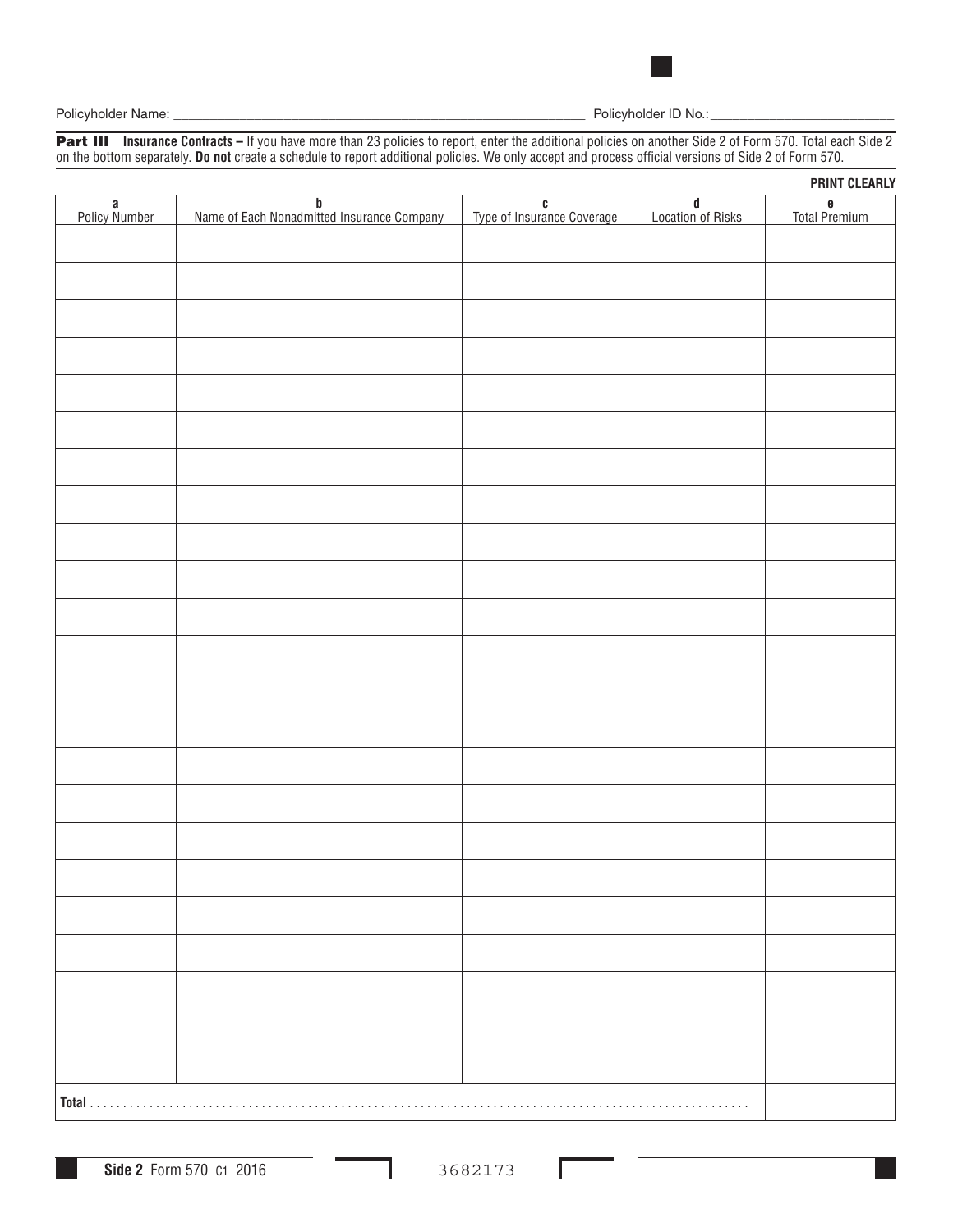# 2017 Instructions for Form 570

## **Nonadmitted Insurance Tax Return**

References in these instructions are to the California Revenue and Taxation Code (R&TC) and the California Insurance Code.

## General Information

California conforms to the Nonadmitted and Reinsurance Reform Act (NRRA) which authorizes the collection of tax on 100% of the premiums of California home state insured policies. Thus, if a person is determined to be a California home state insured, then all premiums related to all insurance policies obtained from a nonadmitted insurer are subject to tax, as long as the premiums are for policies related to risks within the United States. This is a change from when California only taxed premiums related to California risk. The NRRA only allows one state to tax a home state insured, so proration of premiums among the states for taxation no longer occurs.

#### For more information, go to **ftb.ca.gov** and search for **nonadmitted insurance tax**.

To receive nonadmitted insurance tax information by email, go to **ftb.ca.gov** and search for **subscription services**.

The total gross premium paid, or to be paid, for all nonadmitted insurance placed in a single transaction with one underwriter or group of underwriters, whether in one or more policies, in that calendar quarter during which the taxable insurance contract(s) took effect or were renewed, is now the entire gross premium charged on all nonadmitted insurance for the California home state insured. Enter only premiums for policies related to risks within the U.S.

#### **Definitions**

- **Home state –** The state where the insured maintains its principal place of business, or if individual, the individual's principal residence; if 100% of the insured risk is located in a state outside the insured's principal place of business or principal residence, then it is where the greatest percent of the insured's taxable premium for that insurance contract is allocated.
- **Principal place of business –** The state where the insured maintains its headquarters and where the insured's high-level officers direct, control, and coordinate the business activities; or if the insured's high-level officers direct, control, and coordinate the business activities in more than one state, the state in which the greatest percentage of the insured's taxable premium for that insurance contract is allocated; or if the insured maintains its headquarters or the insured's high-level officers direct, control, and coordinate the business activities outside the U.S., the state to which the greatest percentage of the insured's taxable premium for that insurance contract is allocated.
- **Principal residence –** The state where the insured resides for the greatest number of days during a calendar year; or if the insured's principal residence is located outside the U.S., the state to which the greatest percentage of the insured's taxable

premium for that insurance contract is allocated.

- y **Home state insured or "home state insured applicant" –** A person whose home state is California and who has received a certificate or evidence of coverage as set forth in Section 1764 of the Insurance Code or a policy as issued by an eligible surplus line insurer, or a person who is an applicant.
- **Multistate risk A risk covered by** a nonadmitted insurer with insured exposures in more than one state.

#### A Purpose

Use Form 570, Nonadmitted Insurance Tax Return, to determine the tax on premiums paid or to be paid to nonadmitted insurers on contracts covering risks. Also, use Form 570 to file an amended return. See General Information F, Amended Returns, for more information.

A policyholder may have to file up to four Form 570 returns in one year if the policyholder purchases nonadmitted insurance contracts in each calendar quarter.

#### B Who Must Pay Nonadmitted Insurance Tax

The tax is imposed on a home state insured who independently purchases or renews an insurance contract during the calendar quarter from an insurer, including wholly-owned subsidiaries, not authorized to transact insurance business in California.

If you do not know if the insurer is authorized to conduct business in California, call the Franchise Tax Board (FTB) Nonadmitted Insurance Desk at 916.845.7448.

The tax will **not** be imposed on any of the following:

- Insurance coverage for which a tax on the gross premium is due or has been paid by surplus line brokers pursuant to Insurance Code Section 1775.5 (surplus lines tax).
- Gross premiums on businesses governed by provisions of Insurance Code Section 1760.5 (reinsurance of the liability of an admitted insurer and marine, aircraft, and interstate railroad insurance).
- Insurance coverage for which a tax on the gross premium is due or has been paid by risk retention groups pursuant to Insurance Code Section 132.

Agents or brokers with a valid power of attorney to file a return on behalf of the insured must enter the requested information in the space below line 15 on Side 1 of Form 570.

#### C Tax Rate

The tax rate is 3%. This rate is applied to the gross premium paid or to be paid, less premiums returned because of cancellation or reduction of premium on which a tax has been paid. **Do not include a stamping fee.**

#### D Interest and Penalties

**Interest –** Interest will be assessed on late filing and payment and is computed from the due date to the date paid. Interest compounds daily and the interest rate is adjusted twice a year.

**Penalties –** If you do not pay the tax due by the due date, a penalty of 10% of the amount of tax due will be imposed. A penalty of 25% of the amount of tax due will be imposed when nonpayment or late payment is due to fraud.

#### E When and Where to File

File Form 570 on or before the first day of the third month following the close of any calendar quarter during which a nonadmitted insurance contract took effect or was renewed:

| <b>Contract effective date</b> | Return due date |
|--------------------------------|-----------------|
| January - March                | June 1          |
| April - June                   | September 1     |
| July - September               | December 1      |
| October - December             | March 1         |

Mail Form 570 and payment to:

**NONADMITTED INSURANCE TAX MS F182 FRANCHISE TAX BOARD PO BOX 942867 SACRAMENTO CA 94267-0651**

To submit payment electronically, see the Specific Instructions for line 12.

#### F Amended Returns

File an amended Form 570 to claim a refund or correct an error on the original return.

Check the "Amended" box at the top of the form. Attach a copy of the original return behind the amended return and write "copy" in red across the face of the original return. When completing line 1 through line 15 of the amended return, use the amounts that should have been reported on the original return.

Amended returns must be filed within four years of the original due date or within one year from the date of the overpayment, whichever period expires later.

Attach copies of all contracts for changes to correct an error on the original return or to claim a refund.

**Do not** file an amended return to claim returned premiums. See the Specific Instructions for line 5.

#### G Third Party Designee

If the entity wants to allow the FTB to discuss its 2017 return with the paid preparer who signed it, check the "Yes" box in the signature area of the return. This authorization applies only to the individual whose signature appears in the "Paid Preparer's Use Only" section of the return. It does not apply to the business, if any, shown in that section.